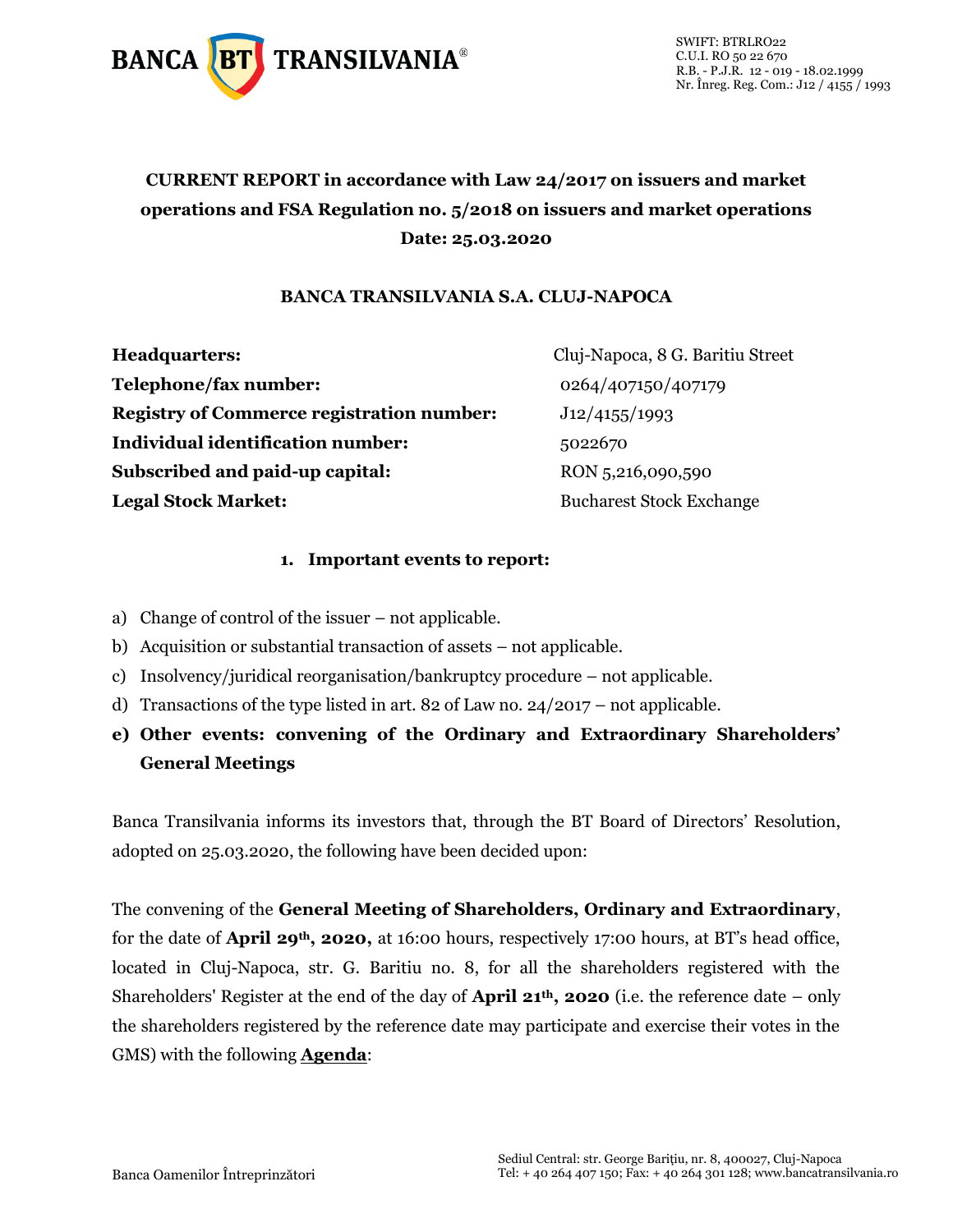# **BANCA BT** TRANSILVANIA<sup>®</sup>

#### **For the Ordinary General Meeting:**

- **1.** Election of the meeting secretaries and technical secretaries, with the following proposals: Meeting secretaries -Ioana Olanescu, Gabriel Goga; Technical Secretaries - Flavia Vandor, Ioan Sumandea-Simionescu.
- **2.** Approval of the annual statutory IFRS financial statements for the 2019 financial year, in compliance with NBR's Order No. 27/2010, as subsequently amended, together with the Report of the Board of Directors and the Report of the Independent Auditor.
- **3.** Approval of the net profit distribution in the sum of RON 1,620,511,500 as follows: allocation of the sum of RON 231,366,623 for legal and other reserves, of the sum of RON 1,389,144,877 lei for net profit reserves to be distributed, of which RON 600,000,000 will be paid as dividends. Approval of a gross dividend per share of RON 0.1150286771.
- **4.** Discharge of directors for 2019.
- **5.** Approval of the revenue and expenditure budget and the investment plan for 2020 (business plan for 2020).
- **6.** Establishing the directors' remuneration for 2020, including the maximum cap of additional remunerations (fixed and variable) granted to directors and managers.
- **7.** The approval of a financial auditor for the Bank who will audit the financial situations of the Bank for the 2020-2023 financial exercises, in accordance with the IFRS Standards, as stated in the N.B.R. order no. 27/2010.
- **8.** Approval of the date of **June 9th, 2020** as the registration date and of the **ex date** – **June 5th, 2020**, for the identification of the shareholders who will benefit from the results of the Ordinary GMS and to whom the effects of the Ordinary GMS Decisions are applicable, including but not limited to the identification of the shareholders who will benefit from dividends.
- **9.** Approval of the date of **June 22th, 2020** as the payment date for dividend distribution.
- **10.**Approval of the mandates for the Board of Directors and for its individual members to carry out the decisions adopted by the Ordinary General Meeting of Shareholders.

#### **For the Extraordinary General Meeting:**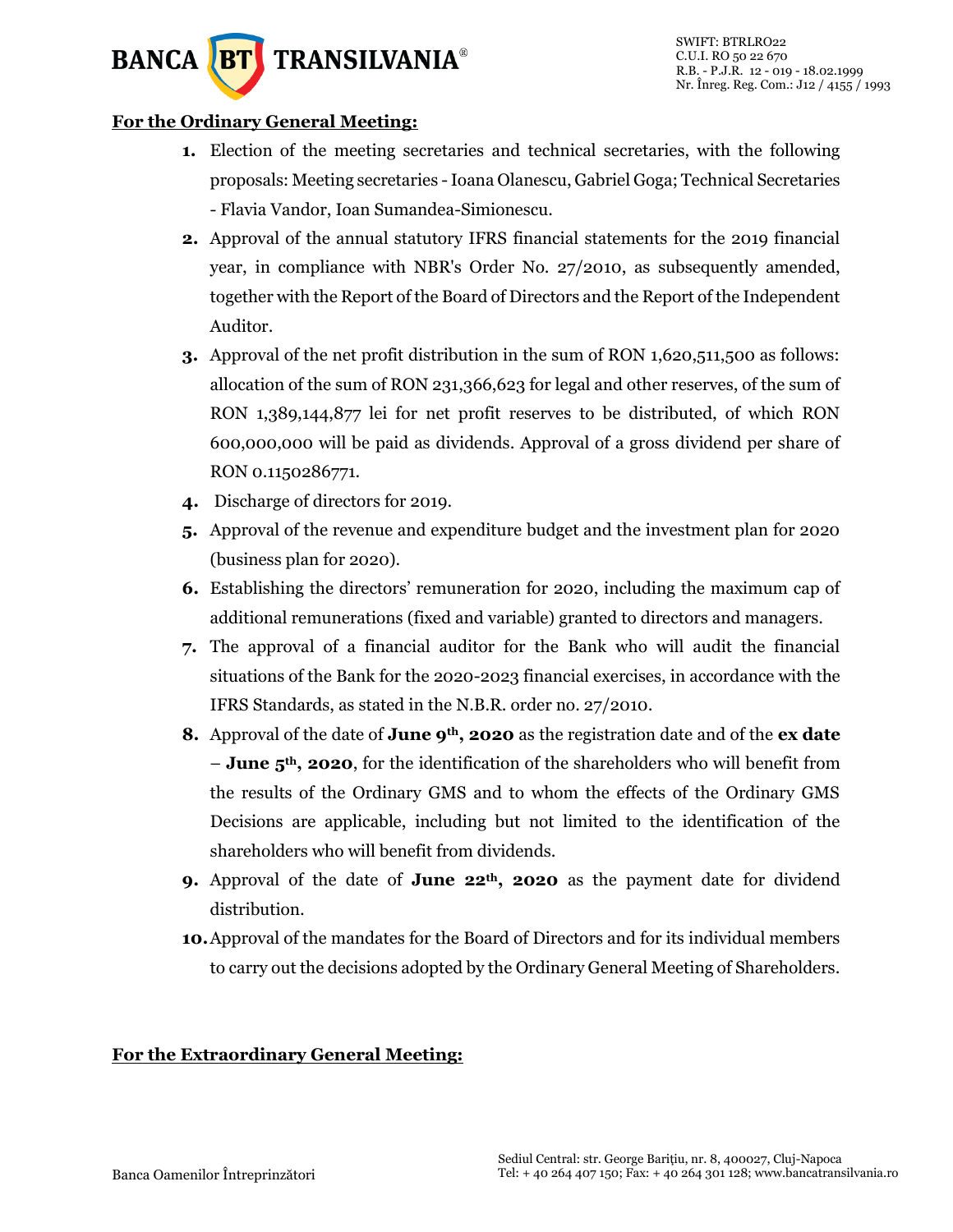

- **1.** Election of the meeting secretaries and technical secretaries, with the following proposals: Meeting secretaries - Ioana Olanescu, Gabriel Goga; Technical Secretaries - Flavia Vandor, Ioan Sumandea-Simionescu.
- **2.** Increase of the share capital with the amount of RON 521.609.059 by issuing 521.609.059 new shares, at a nominal value of RON 1/share as well establishing a price of RON 0 (zero) to compensate for the fractions of shares resulting from applying the algorithm and rounding the results, according to the legal provisions in force and also granting a mandate to the Board of Directors in order to establish a price higher than the approved one (if applicable).

The increase in the share capital will be carried out through the capitalization of reserves from the net profit of the year 2019, in amount of RON 521.609.059, by issuing a number of 521.609.059 shares, with a nominal value of RON 1/share in the benefit of the shareholders registered with the Shareholding Register held by the Central Depository at the registration date that will be established by the GSM (proposed date August  $7<sup>nd</sup>$ , 2020);

- **3.** Approval of the share buyback by the Bank, in accordance with the applicable legal provisions, under the following terms and conditions: up to **35.000.000** shares (0.67% of the total shares included in the share capital) with a nominal value of RON 1/share at a minimum price equal to the market price on BSE at the moment of the buyback and a maximum price of RON 4 for a period of maximum 18 months as of the publishing date of the EGMS resolution in the Official Gazette of Romania, Part IV, part of a stock option plan with the purpose of implementing a remuneration program and a personnel incentive program for a period of at least 3 years as well as the payment of fixed remuneration, and the granting of a mandate for the Board of Directors for the enforcement of this resolution.
- **4.** Information regarding the purchase of a shareholding in OCN Microinvest SRL.
- **5.** Changes to the Articles of Incorporation as follows:

Changes to art. 14 – Leaders' Committee, as follows:

*The management, organization and coordination of the bank's current business is ensured by the leaders (directors) of the bank (Chief Executive Officers and deputy CEOs), appointed by the Board of Directors, who together form the Leaders' Committee. The Chief Executive Officer and deputy CEOs will form together the Leaders' Committee. The Board of Directors mandates the bank's leaders to exercise jointly the powers of organization and management of the bank's activity. The bank leaders are vested with the rights, obligations and responsibilities provided in the relevant legislation and the Articles of Association for the activities they coordinate according to the bank's organization chart, including the right to represent the Bank in relation to third parties. The leaders may, based on the received*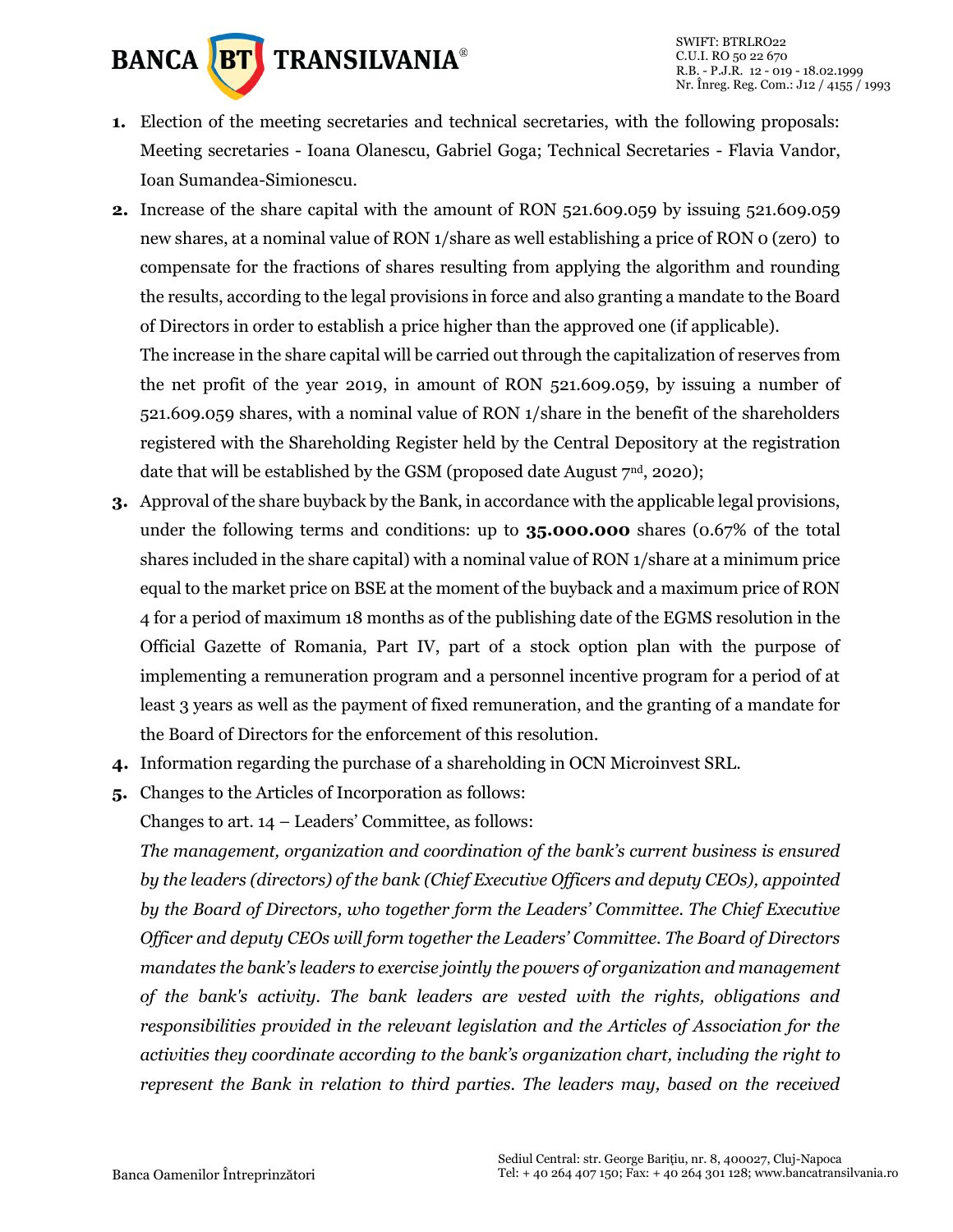

*mandate, delegate some of their responsibilities in a clear and transparent way to specific committees/other structures or individually the Banks' employees. The Leaders' Committee shall adopt decisions by consensus; in case of disagreement, the subject will be forwarded to the Board of Directors. The Bank is validly bound in property related operations and current business in line with the internal regulations.*

- **6.** Approval of the date of **August**  $7<sup>nd</sup>$ , **2020** as the registration date and of the ex-date **August 6th, 2020**, for the identification of the shareholders who will benefit from the results of the Extraordinary GMS and to whom the effects of the Extraordinary GMS Decisions are applicable, including but not limited to the identification of the shareholders who will benefit from the shares allocated following the capital increase.
- **7.** Approval of the date of **August 10th, 2020** as the payment date for distribution of shares following the share capital increase.
- **8.** Approval of the mandates for the Board of Directors and individually for each of its members, in order to carry out the decisions of the Extraordinary General Shareholders Meeting.

If, at the first convening, the legal and statutory quorum is not met, the general meeting (ordinary and extraordinary) will take place on **April 30th, 2020**, at 16:00 hours, respectively 17:00, at the above mentioned venue, with the same agenda and the same reference date.

#### **Important information regarding the situation caused by COVID-19**

Considering the evolution of the epidemiological situation caused by the spread of the SARS-CoV-2 coronavirus at the level of over 150 countries (including in Romania) as well as the establishment of a state of emergency throughout Romania and the limitations regarding the meetings of persons, in order to protect its shareholders, as well as the other participants, Banca Transilvania wants to limit, as much as possible, within the limits of the currently applicable legislative framework, human interactions in relation to the corporate events of the Company, including the general meetings of the shareholders.

In this regard, the Company strongly recommends to the shareholders to use the electronic/remote means of interaction in relation to the Ordinary General Meeting of the Shareholders and, respectively, the Extraordinary General Meeting of the Shareholders, such as:

1. accessing the materials related to the Ordinary General Meeting of the Shareholders and, respectively, to the Extraordinary General Meeting of the Shareholders, on electronic format, rather than in physical copy (on paper), sent by post, courier service or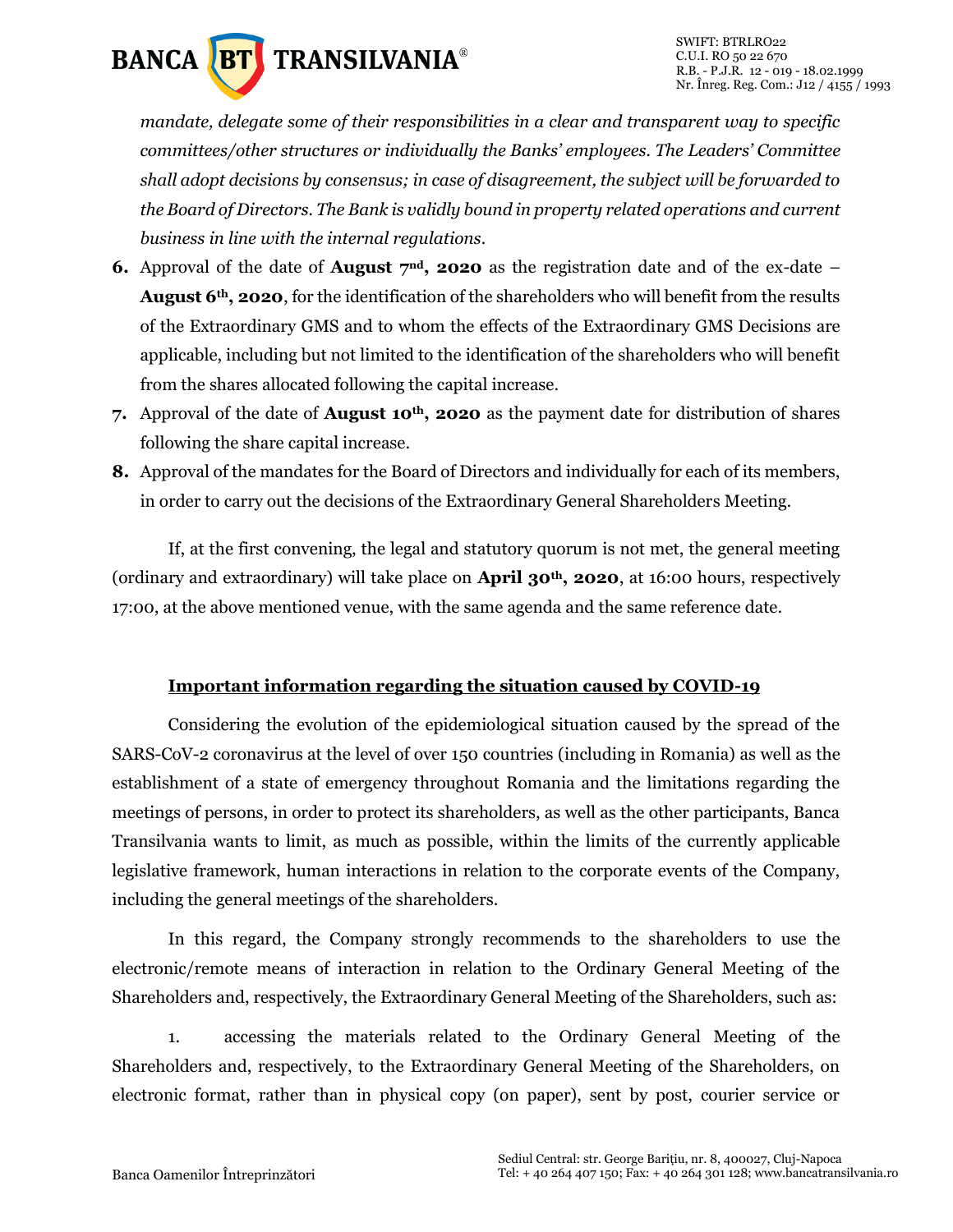

personally at the Company's headquarters. All the materials related to the items on the agenda of the Ordinary General Meeting of Shareholders and, respectively, the Extraordinary General Meeting of Shareholders will be available on the Bank's website (www.bancatransilvania.ro), as mentioned in the present convener;

2. the transmission by the shareholders (i) of the proposals regarding the introduction of new items on the agenda, or, as the case may be, the presentation of draft resolutions for the items included or proposed to be included on the agenda of the Ordinary General Meeting of Shareholders and, respectively, to the Extraordinary General Meeting of the Shareholders, as well as (ii) the questions regarding the Ordinary General Meeting of the Shareholders and, respectively, the Extraordinary General Meeting of the Shareholders, by email, using the built-in extended electronic signature, according to Law no. 455/2001 regarding the electronic signature, to the address actionariat@btrl.ro, according to those mentioned in the present convener, rather than by post, courier services or personally at the Company's registry office;

3. the transmission by the shareholders of the GPAs or, as the case may be, of the SPAs by e-mail, using the built-in extended electronic signature, according to Law no. 455/2001 regarding the electronic signature, to the address actionariat@btrl.ro, according to those mentioned in the present convener, rather than by post, courier services or personally at the Company's registry office;

4. voting by correspondence and, preferably, by e-mail, using the built-in extended electronic signature, according to Law no. 455/2001 regarding the electronic signature, in respect to the instructions described below in the present convener, rather than by post, courier services or personally at the Company's registry office.

In these extreme conditions caused by COVID-19, it is preferable that the Ordinary General Meeting of the Shareholders and, respectively, the Extraordinary General Meeting of the Shareholders be carried out without the physical participation of the shareholders (except for the meeting secretaries and the technical secretaries), of course with respect of the rights of the shareholders. In this regard, a separate item was included on the agenda of the Ordinary General Meeting of Shareholders and the Extraordinary General Meeting of Shareholders concerning the election of the meeting secretaries and the technical secretaries, so that they could be elected by correspondence vote.

Depending on the evolution of the situation caused by COVID-19, between the moment of publication of this convening notice and the date of holding the Ordinary General Meeting of Shareholders and, respectively, the Extraordinary General Meeting of Shareholders, we will take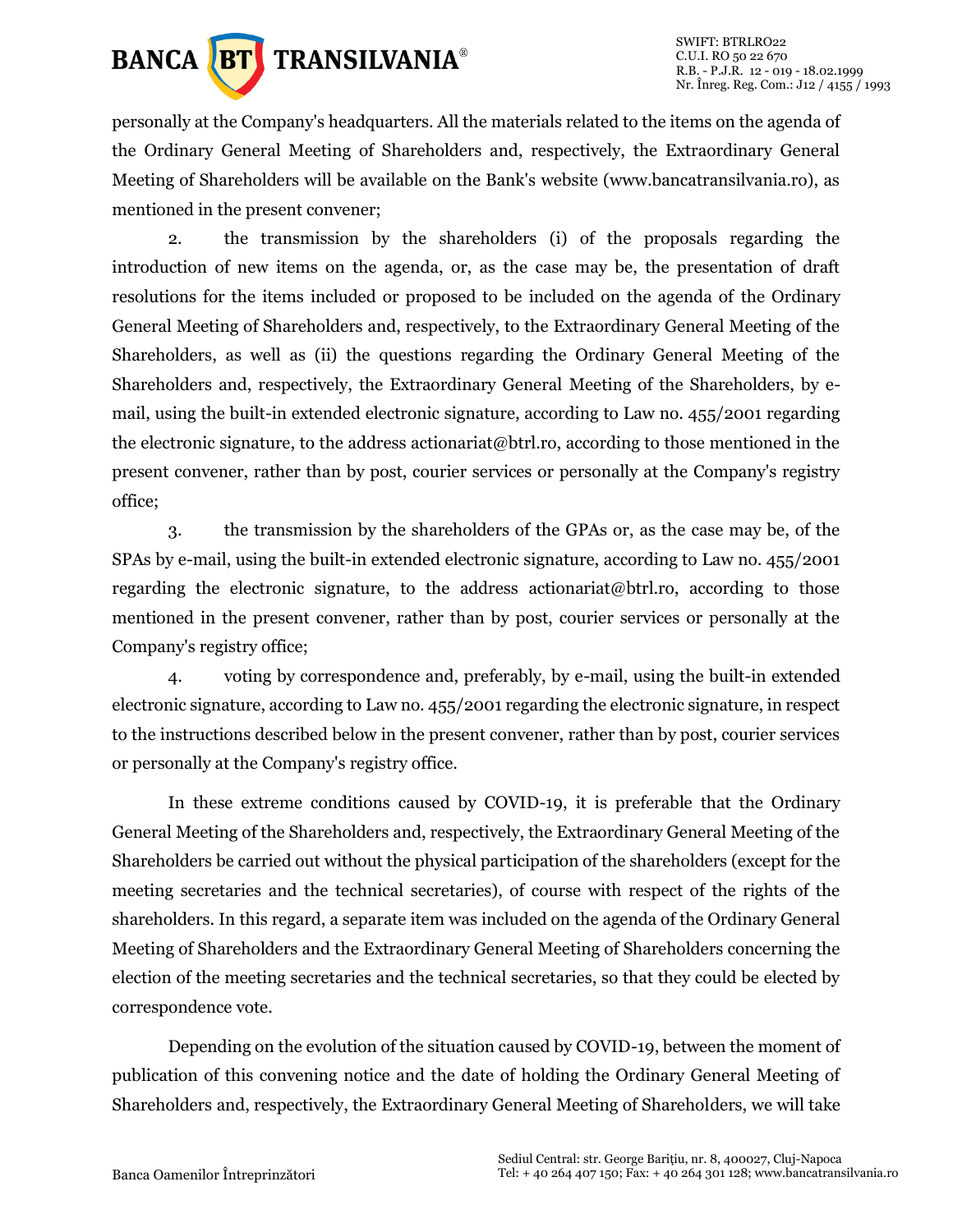

the appropriate measures, required or imposed by the authorities, with the appropriate notification of the shareholders of the Company. We also inform you that, if the current restrictions regarding the limitation of the number of participants to events held in confined spaces will be maintained, Banca Transilvania SA will have to apply additional measures for the application of these legal requirements.

Last but not least, we would like to point out that participating in public events/meetings (which comply with the possible limits imposed by the authorities at that time) exposes the participants to a possible contamination with SARS-CoV-2 coronavirus, and the Company and / or its management could not be held responsible for such risk.

#### **GMS Documents:**

The convening notice, the documents to be debated as well as the GMS resolution draft are available at the bank's head office in Cluj-Napoca, 8 George Baritiu St. or on the web page of the bank: [\(www.bancatransilvania.ro\)](http://www.bancatransilvania.ro/), starting with **March, the 29th, 2020**, and can be obtained on paper, at the request of interested shareholders, sent to the e-mail address actionariat@btrl.ro.

The share capital of Banca Transilvania is composed of **5.216.090.590 shares**, each share conferring the right to express one vote within the GMS.

#### **Shareholders' proposals regarding the GMS:**

One or more shareholders having at least 5% of the share capital, individually or jointly, are entitled:

- to introduce new topics on the agenda (provided that each topic is accompanied by a justification or a draft decision proposed to be approved by the general meeting and; such proposal has to be sent to the bank not later than 15 days from the date of publication of the convening notice in the Official Gazette);
- to present draft resolutions for the topics on the agenda or proposed to be included on the agenda of the general meeting (such proposals will be written and sent to the bank not later than 15 days from the date of publication of the convening notice in the Official Gazette).

If appropriate, the revised agenda will be republished by **April 17th, 2020,** according to the law.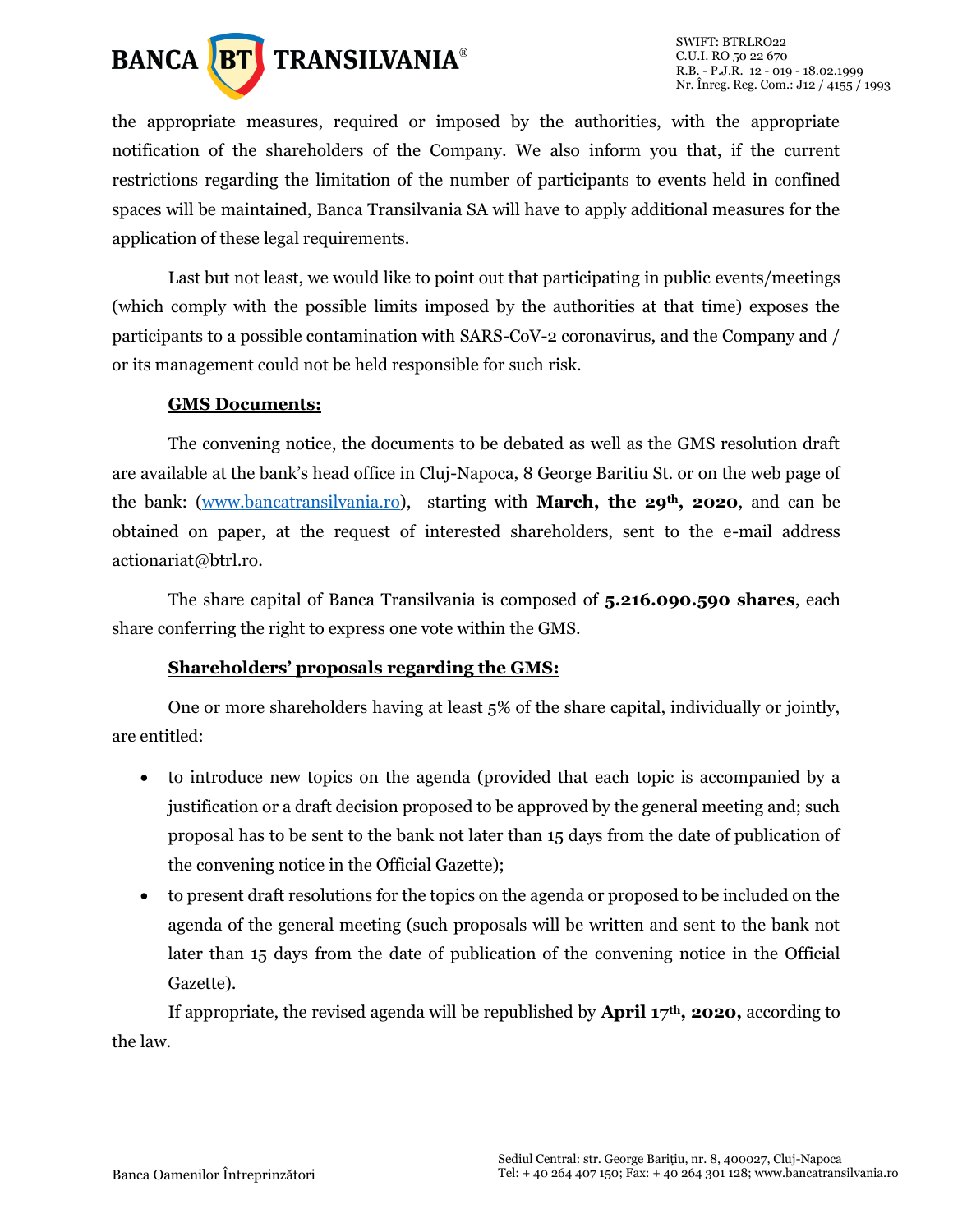

The shareholders' proposals and the documents attesting the fulfilment of conditions to exercise the rights mentioned above will be sent as follows:

through a handwritten document in original sent by post or courier service to Banca Transilvania S.A., 8 George Baritiu St., Cluj-Napoca, Cluj county. The document must be sent in an envelope on which the following is written clearly: "*For the General Meeting of Shareholders of the 29th/30th of April 2020*".

- through a document signed with an extended electronic signature according to the Law no. 455/2001 regarding electronic signatures – sent to actionariat  $\omega$  btrl. ro, with the subject: "*For the General Meeting of Shareholders of the 29th/30th of April 2020*".

#### **Questions regarding the GSM:**

The shareholders can submit questions in writing regarding the topics on the agenda together with acts enabling the identification of the shareholder, so that they may reach the registry of the company by **April 24th, 2020,** at the latest.

The shareholders questions, along with the related documents, mentioned in this convener may be sent in writing either by post or courier service to Banca Transilvania S.A.'s headquarters, in an envelope clearly indicating "*For the General Meeting of Shareholders of the 29th/30th of April 2020*", either by electronic means, using the built-in extended electronic signature, according to Law no. 455/2001 regarding the electronic signature (at the address: [actionariat@btrl.ro\)](mailto:actionariat@btrl.ro), with the subject "For the General Meetings of the Shareholders of April 29/30 2020".

The bank may also reply by posting the answers on the bank's website [\(www.bancatransilvania.ro](http://www.bancatransilvania.ro/)), Investors' Relations Section, FAQ Tab.

#### **Participation in GSM:**

The reference date is **April 21th, 2020**. Only shareholders registered on that date with the Shareholding Register held by the Central Depository will be able to participate and vote in the general meetings.

Shareholders may participate in the general meetings directly (through legal representatives), may be represented by other persons according to the law or may vote by correspondence.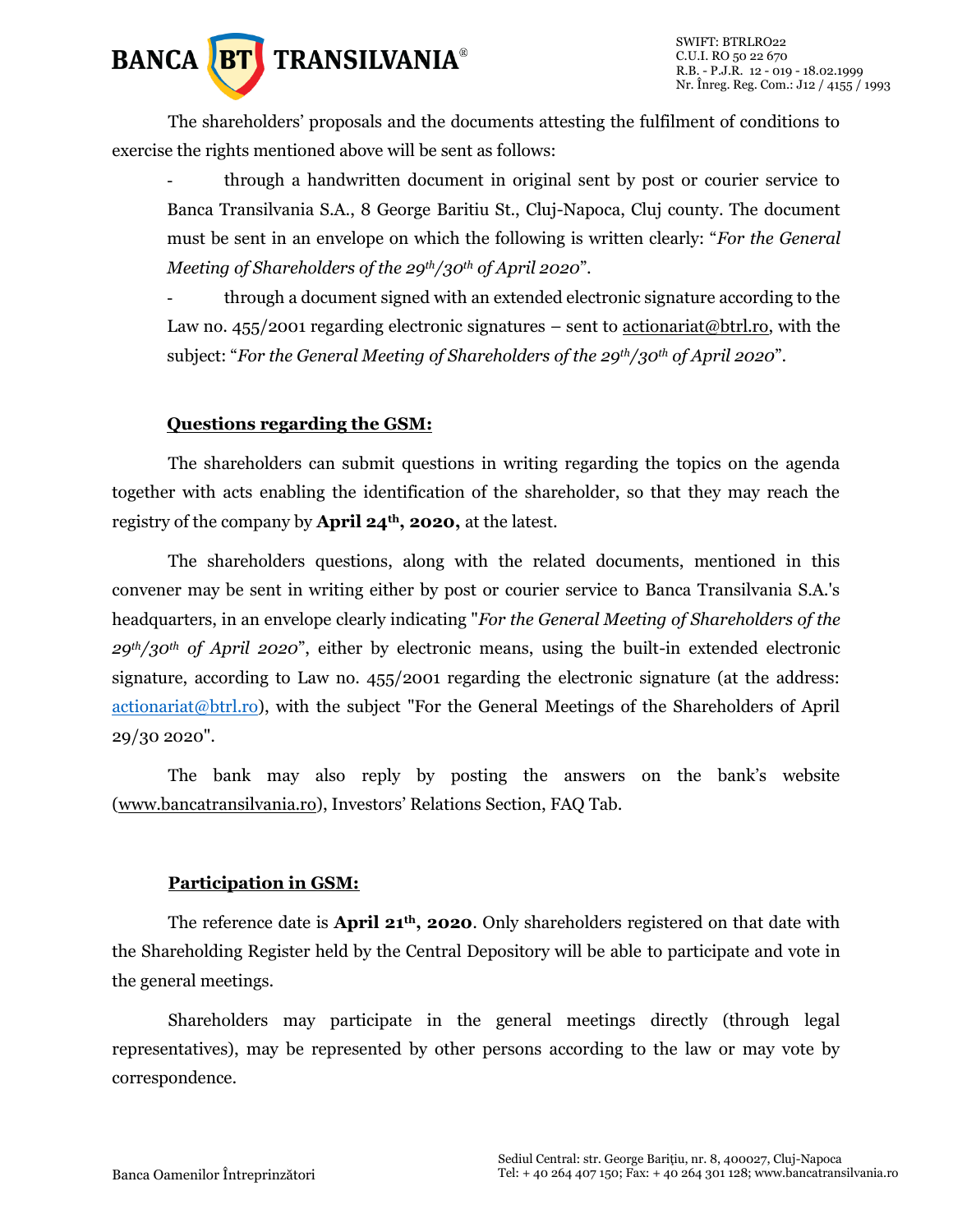

The access of shareholders in the GSM or vote via correspondence is allowed through the direct identification of the individual by an identification document - ID (Identity card or legal equivalent (I.C.) for Romanian citizens or passport/proof of residency for foreign citizens), for natural individuals. For companies, the ID of the legal representative (Identity card or legal equivalent (I.C.) for Romanian citizens or passport/proof of residency for foreign citizens) must be provided.

The quality of the legal representative of a shareholder-company or other entities without legal personality will be determined in accordance with the list of shareholders at the reference, received from the Central Depository or by the participants defined in accordance with the applicable law which provide custody services: a) the account statement which verifies the position of shareholder as well as the number of share held; b) the documents which attest the registration of information regarding the legal representative from the Central Depository/ other participants.

Should the legal representative of the shareholder-company not be mentioned in the shareholders' list at the reference date, then the quality of legal representative is proven through an official document which validates this quality (proof issued by a competent authority, in original or legalized copy, no older than 1 month before the date of the GSM).

The representative of the shareholder-individual must provide proof of identity (Identity card or legal equivalent (I.C.) for Romanian citizens or passport/proof of residency for foreign citizens) as well as a special or general power of attorney signed by the shareholder-individual.

The conventional representative of the shareholders-companies will provide the following proof of identity: identification document of the representative (Identity card or legal equivalent for Romanian citizens or passport/proof of residency for foreign citizens) together with special and general power of attorney signed by the legal representative. Information on power of attorney, general or specific, as well as voting by correspondence are mentioned below.

The documents presented in a foreign language other than English (except for identity documents valid in Romania) shall be accompanied by a translation made by a sworn translator in Romanian or English.

#### **General Power of Attorney**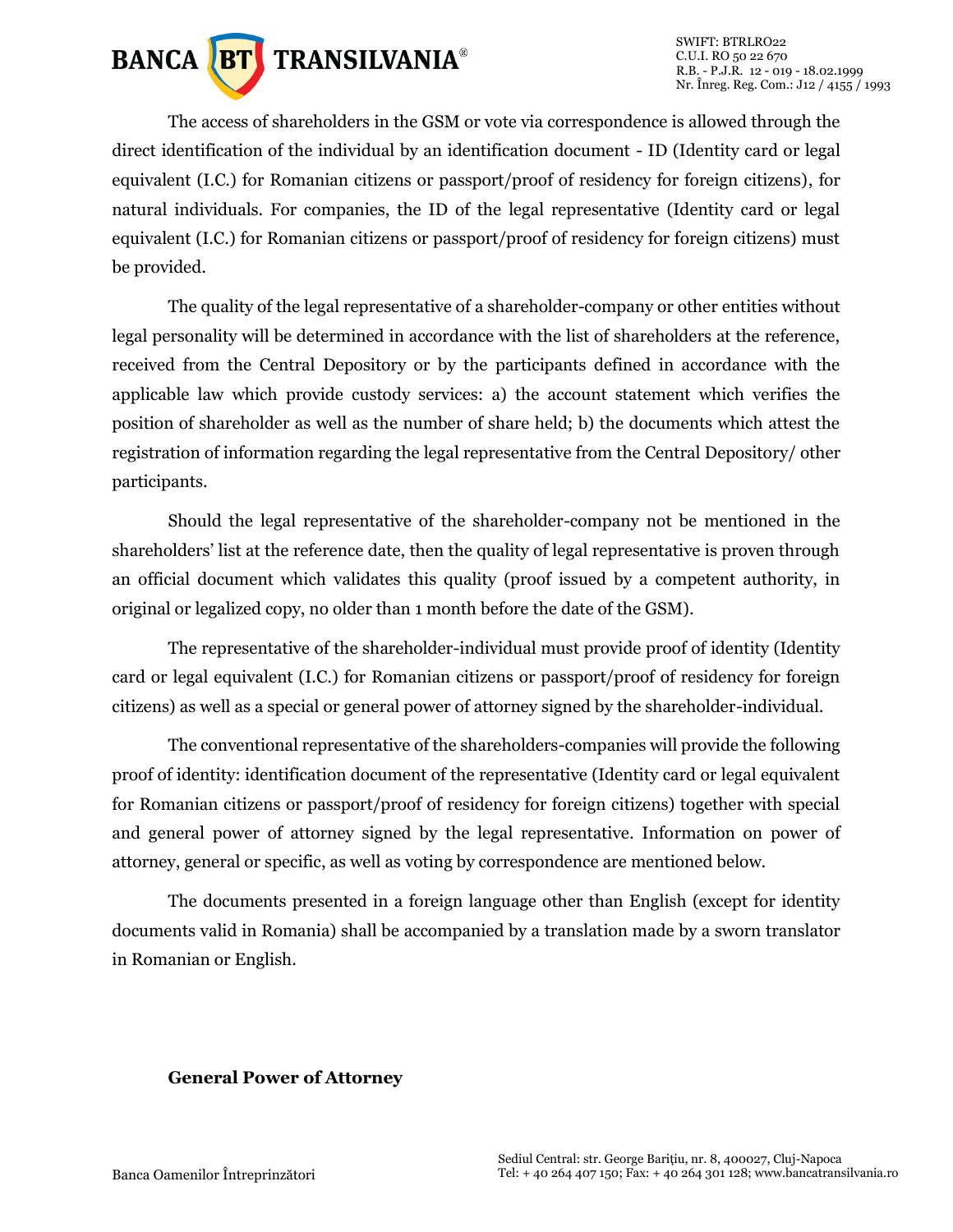

Before their first use, general power of attorney shall be submitted / sent, in copy, containing the phrase "identical with the original" and with the signature of the representative so that the documents are received at the registry of the company until **April 24th, 2020, 17:00 (Romanian time), in an envelope clearly indicating "***For the General Meeting of Shareholders of the 29th/30th of April 2020***".**

General Power of Attorney (GPA) in a certified copy will be retained by the Company, having made mention of this in the minutes of the general meeting. General Power of Attorney is valid for a period which may not exceed three years.

The GPA can be sent by e-mail with the extended electronic signature, according to Law. 455/2001 on electronic signature, as amended and supplemented, so it may be received at the registry of the Company until **April 24th,2020, 17:00 (Romanian time)**, at [actionariat@btrl.ro](mailto:actionariat@btrl.ro), with the subject "*For the General Meeting of Shareholders of the 29th/30th of April 2020*".

To validate the mandate, the agent (conventional representative) must be either an intermediary or a lawyer and the shareholder is their client. Also, the agent must not be a situation of conflict of interest, such as:

- the agent is the significant shareholder of Banca Transilvania SA or an entity controlled by such shareholder;

- the agent is a member of the management body of Banca Transilvania, a significant shareholder or entity controlled by such shareholder;

- the agent is an employee or an auditor of the company or of a significant shareholder or entity controlled by such a shareholder;

- the agent is a spouse, relative or in-law up to the fourth degree of one of the individuals mentioned above.

The power of attorney cannot be transferred to another person. If the representative is a legal entity, it may exercise its mandate through any person that is part of its governing body or its employees (through proof of quality of representation).

Along with GPA, the shareholders will send the company proof that the agent is either an intermediary or a lawyer and the shareholder is a client thereof.

Also, individual shareholders will send copy of the proof of their identity.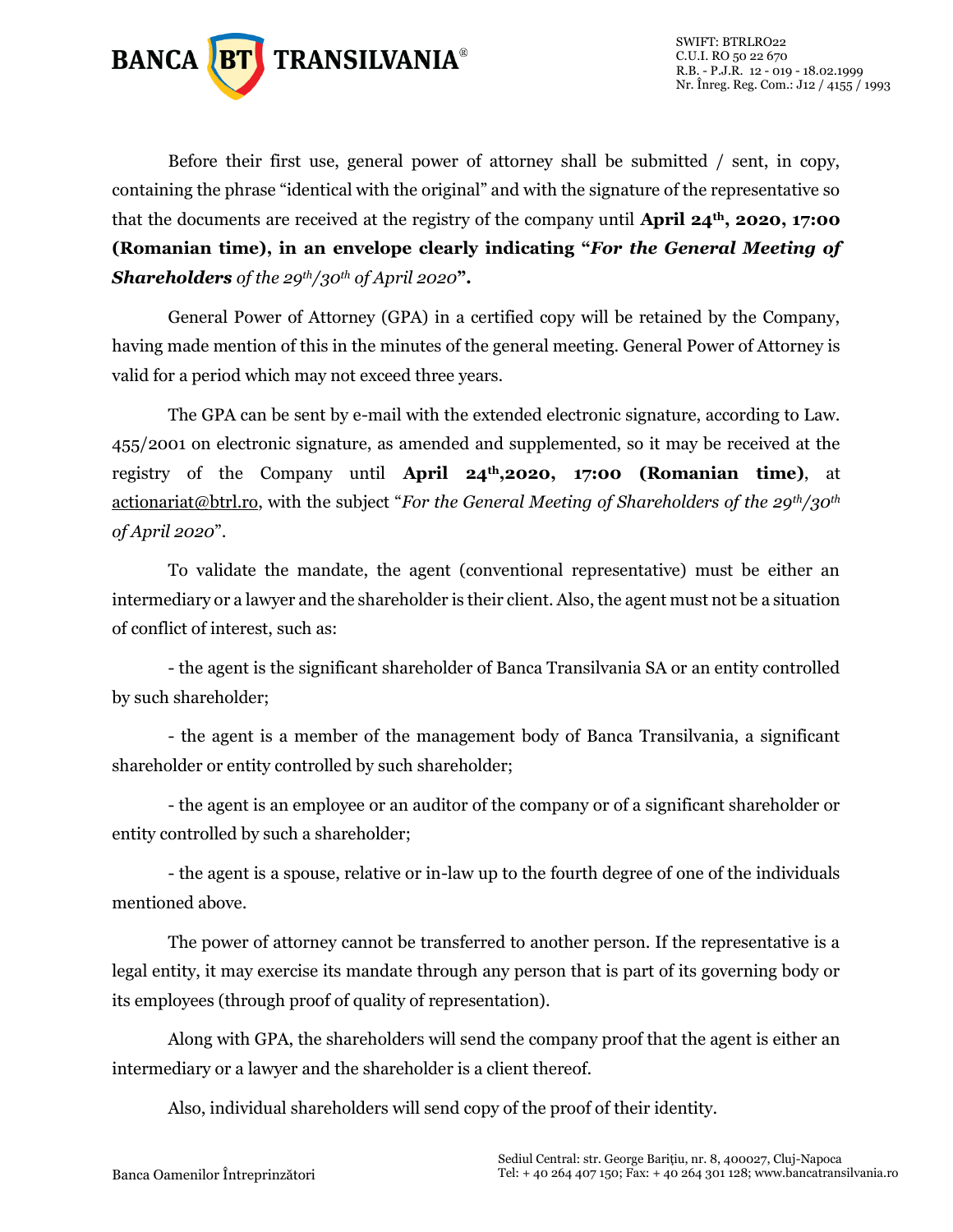

The documents presented in a foreign language other than English (except for identity documents valid in Romania) shall be accompanied by a translation made by a sworn translator in Romanian.

Verification and validation of the GPA submitted to the Company will be conducted by the technical secretaries designated in accordance with the law, who shall safeguard the documents.

#### **Special Power of Attorney (SPA) and correspondence voting ballots**

- 1. The documents necessary for individual shareholders to attend the GSM are:
	- an identification document, if the shareholder attends the meeting in person;
	- a special power of attorney in accordance with the law and the identification document of the representative, if the shareholder is represented by another person;
- 2. The documents necessary for shareholders companies to attend the GSM are:
	- o The quality of the legal representative of a shareholder-company or other entities without legal personality will be determined in accordance with the list of shareholders at the reference, received from the Central Depository or by the participants defined in accordance with the applicable law which provide custody services: a) the account statement which verifies the position of shareholder as well as the number of share held; b) the documents which attest the registration of information regarding the legal representative from the Central Depository/ other participants.
	- o Should the legal representative of the shareholder-company not be mentioned in the shareholders' list at the reference date, then the quality of legal representative is proven through an official document which validates this quality (proof issued by a competent authority, in original or legalized copy, no older than 1 month before the date of the GSM).
	- $\circ$  beside the aforementioned document proving the legal representative status of the person signing the power of attorney, the person delegated with representation competence must also present, in accordance with the law, the special or general power of attorney signed by the legal representative of the respective legal entity.

Starting with March 29th, 2020 the special power of attorney forms, respectively those for exercising the right to vote by correspondence will be available at Banca Transilvania's Head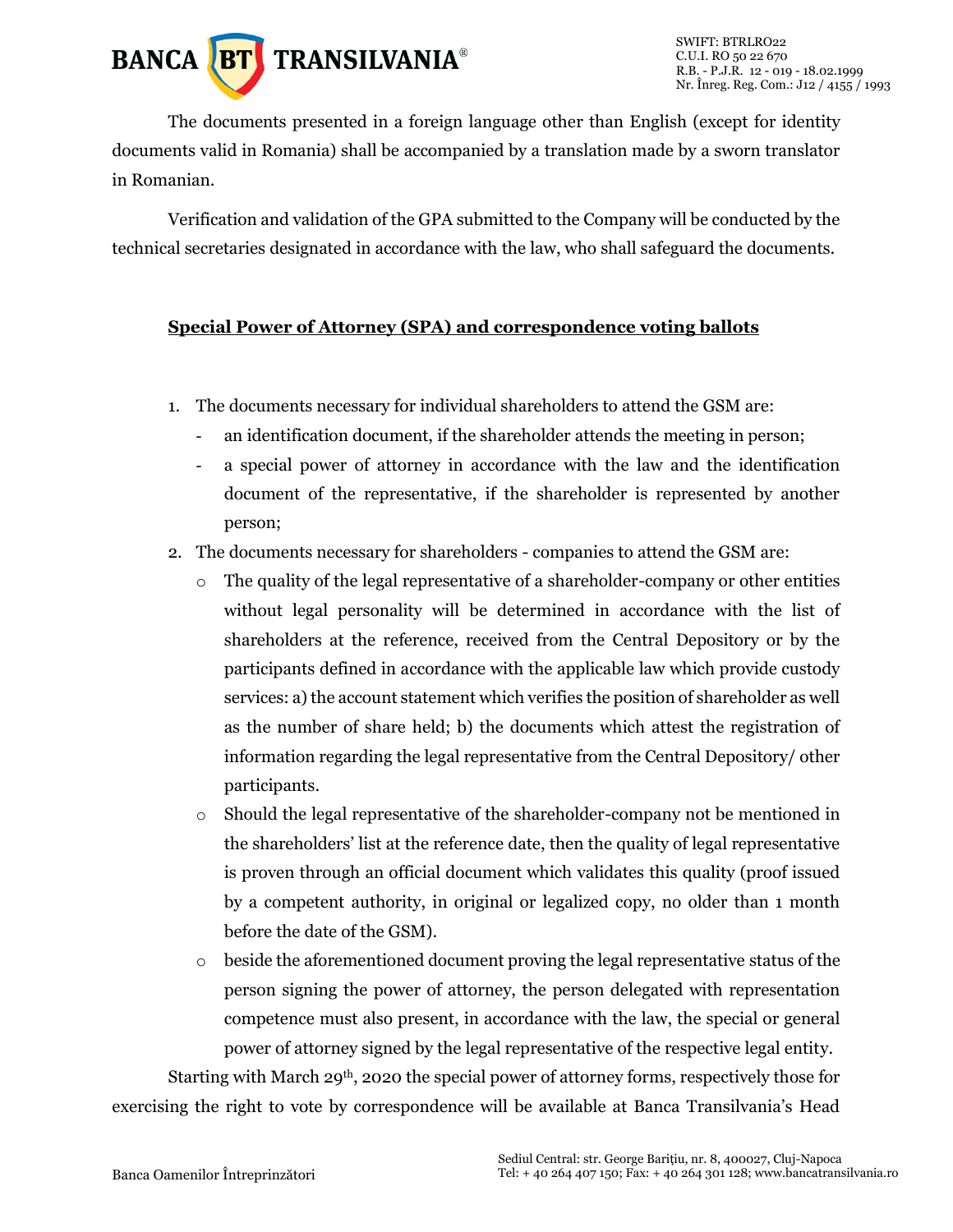

Office and the bank's branches/agencies in the country or can be downloaded from the bank's website [\(www.bancatransilvania.ro\)](http://www.bancatransilvania.ro/), in both Romanian and English**.**

After filling in and signing the power of attorney forms, under the sanction of losing the voting right, a copy is to be filed with / sent to the Bank's Head Office by **April 24th, 2020** (in an envelope mentioning "*For the General Meeting of Shareholders of the 29th/30th of April 2020*"), another copy will be given to the authorized person and the third will remain with the shareholder. The power of attorney will be accompanied by a copy of the identification document of the individual shareholder /legal representative of the shareholder-company and for legal entities by an official document certifying the quality of legal representative mandated to sign the power of attorney. The special power of attorney should include the information provided in the special power of attorney form provided by BT specifying the vote for each item on the agenda.

The power of attorney, together with the related documents, mentioned in this convener, may also be transmitted electronically, by e-mail, using the built-in extended electronic signature, according to Law no. 455/2001 regarding the electronic signature, to the e-mail address [actionariat@btrl.ro,](mailto:actionariat@btrl.ro) with the subject "For the General Meetings of the Shareholders of April 29/30 2020".

SPAs/correspondence voting ballots dedicated to item no. 7 on the agenda, completed by the shareholders with their voting options, signed, originally, will be introduced in a separate, closed envelope, clearly mentioning "Confidential - Secret voting instructions for the Ordinary General Meeting of Shareholders from 29/30 April 2020 " and which will be included, subsequently, in the envelope containing the general/special power of attorney/correspondence voting ballot dedicated to the other items on the GMS agenda and related documents. SPAs/ correspondence voting ballots dedicated to item no. 7 of the agenda, completed by the shareholders with their voting options, may also be transmitted electronically, by e-mail, using the built-in extended electronic signature, according to Law no. 455/2001 regarding the electronic signature, to the e-mail address actionariat@btrl.ro, with the subject "Confidential - Instructions for secret voting for the Ordinary General Meeting of Shareholders from 29/ 30 April 2020".

Credit institutions that provide custody services for the bank's shareholders may sign and transmit the GPAs / SPAs by mail on behalf of their clients, based on the rights conferred onto them by the custody contracts as well as the exact voting instructions received from customers for such a GSM.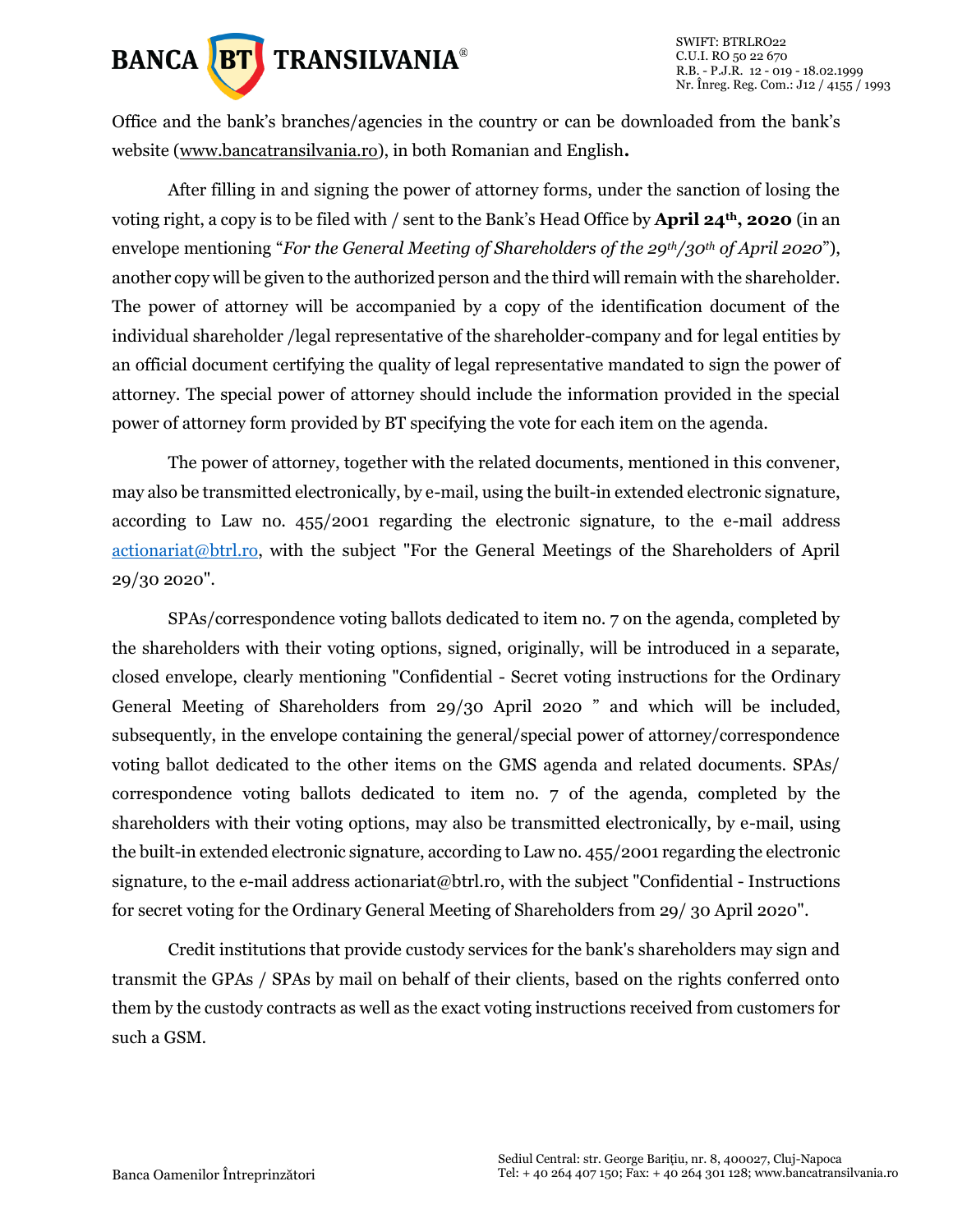

In this case, the SPAs/ correspondence voting ballots shall be accompanied by an affidavit issued by the credit institution which received the power of representation by the SPA, which establishes that:

(a) the credit institution provides custody services for said shareholder;

(b) the instructions contained within the power of attorney) are identical to the instructions from the SWIFT message received by the credit institution in order to vote on behalf of the shareholder.

The SPAs /correspondence voting forms and the before mentioned affidavit issued by the credit institution that received power of representation through the SPA must be submitted at the company in original, signed, as appropriate, or transmitted by e-mail to [actionariat@btrl.ro](mailto:actionariat@btrl.ro) without the fulfilment of other formalities related to the form of these documents, within the deadlines mentioned above.

The shareholders registered on the reference date may vote by correspondence, before the General Shareholders Meeting, using the voting form put at their disposal on the bank's web site or at Banca Transilvania Head Office – 8 George Baritiu Street, Cluj- Napoca, starting with March 29th, 2020. The correspondence voting form can be sent with the built-in extended electronic signature, according to Law no. 455/2001 regarding the electronic signature, accompanied by the copy of the identity document (for individual shareholders) or of the registration certificate of the shareholder (for shareholders-companies), according to the law, to the e-mail address actionariat@btrl.ro, with the subject "*For the General Shareholders Meeting from April 29/30, 2020*" at the latest on **April 24, 2020, at 17.00 (Romanian time)**, or original, at the Company's headquarters. The correspondence voting form legalized by a public notary and a copy of the identification document (for individual shareholders) or shareholders' registration certificate (for shareholders-companies) will be transmitted in original form to the Company's headquarters by **April 24th, 2020, 17:00 (Romanian tima)** at the latest, stating clearly on the envelope "*For the General Meeting of Shareholders of the 29th/30th of April 2020*".

Centralization, verification and custody of the correspondence voting ballots, as well as the verification and validation of the powers of attorney submitted to the company will be conducted by the technical secretaries named in accordance with the law, who shall safeguard the documents, as well as the confidentiality of the votes already cast until the time of the vote on the individual topics recorded on the GSM agenda.